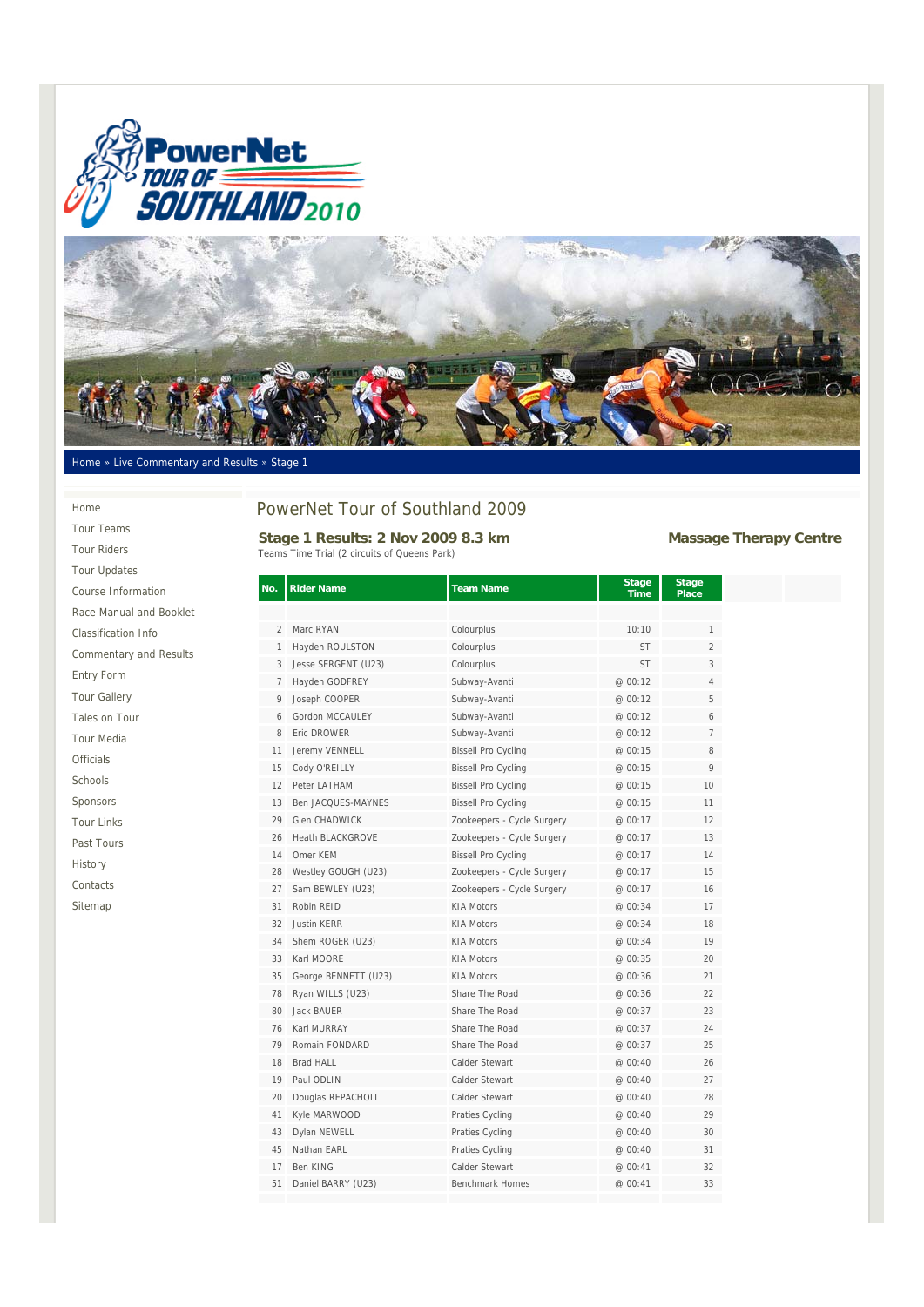| 53  | James MCCOY (U23)           | <b>Benchmark Homes</b>         | @ 00:41   | 34 |
|-----|-----------------------------|--------------------------------|-----------|----|
| 55  | Matt SILLARS (U23)          | <b>Benchmark Homes</b>         | @ 00:41   | 35 |
| 52  | James EARLY                 | <b>Benchmark Homes</b>         | @ 00:41   | 36 |
| 75  | Patrick BEVIN (U23)         | <b>Ascot Park Hotel</b>        | @ 00:42   | 37 |
| 71  | Aaron STRONG                | <b>Ascot Park Hotel</b>        | @ 00:42   | 38 |
| 72  | Wade MANGHAM (U23)          | Ascot Park Hotel               | @ 00:43   | 39 |
| 73  | Mike NORTHEY (U23)          | Ascot Park Hotel               | @ 00:43   | 40 |
| 109 | Alex RAY (U23)              | Bici Vida                      | @ 00:44   | 41 |
| 107 | Taylor GUNMAN (U23)         | Bici Vida                      | @ 00:44   | 42 |
| 110 | Tom FINDLAY (U23)           | Bici Vida                      | @ 00:45   | 43 |
| 23  | Nick LOVEGROVE              | Cyclingnzshop.com - Bio Sport  | @ 00:45   | 44 |
| 54  | Leon HEXTALL (U23)          | <b>Benchmark Homes</b>         | @ 00:45   | 45 |
| 21  | Floyd LANDIS                | Cyclingnzshop.com - Bio Sport  | @ 00:45   | 46 |
| 22  | Nico DE JONG                | Cyclingnzshop.com - Bio Sport  | @ 00:45   | 47 |
| 108 | Carl WILLIAMS               | Bici Vida                      | @ 00:45   | 48 |
| 104 | Michael VINK                | The Southland Times            | @00:50    | 49 |
| 105 | Sam STEELE (U23)            | The Southland Times            | @ 00:50   | 50 |
| 101 | Matt MARSHALL (U23)         | The Southland Times            | @ 00:50   | 51 |
| 103 | Cameron KARWOWSKI (U23)     | The Southland Times            | @ 00:50   | 52 |
| 93  | <b>Greg KRAUSE</b>          | Jackson Plumbing               | @00:50    | 53 |
| 95  | Stefan ROTHE                | Jackson Plumbing               | @ 00:51   | 54 |
| 91  | Michael OLHEISER            | Jackson Plumbing               | @ 00:51   | 55 |
| 56  | <b>Blair MARTIN</b>         | <b>Creation Signs</b>          | @ 00:51   | 56 |
| 57  | David EVANS                 | <b>Creation Signs</b>          | @ 00:51   | 57 |
| 60  | Hayden KEGG                 | <b>Creation Signs</b>          | @ 00:51   | 58 |
| 59  | David TREACEY               | <b>Creation Signs</b>          | @ 00:52   | 59 |
| 70  | Chris MACIC (U23)           | PowerNet                       | @ 00:52   | 60 |
| 92  | Kevin NICOL                 | Jackson Plumbing               | @ 00:52   | 61 |
| 68  | Mathew GORTER               | PowerNet                       | @ 00:52   | 62 |
| 81  | <b>Brent ALLNUTT</b>        | <b>Placemakers</b>             | @ 00:52   | 63 |
| 66  | Michael STALLARD            | PowerNet                       | @ 00:52   | 64 |
| 58  | Alex MALONE                 | <b>Creation Signs</b>          | @ 00:52   | 65 |
| 84  | Jason BARLOW                | <b>Placemakers</b>             | @ 00:52   | 66 |
| 82  | Logan MORT (U23)            | Placemakers                    | @ 00:52   | 67 |
| 42  | Jason RIGG                  | Praties Cycling                | @ 00:55   | 68 |
| 16  | Mark LANGLANDS (U23)        | Calder Stewart                 | @ 00:56   | 69 |
| 83  | Daniel WARREN               | <b>Placemakers</b>             | @ 00:57   | 70 |
| 62  | Michael TORCKLER (U23)      | Team Enterprise                | @ 01:00   | 71 |
| 61  | Jeremy YATES                | Team Enterprise                | @ 01:00   | 72 |
| 65  | Josh BROWN (U23)            | <b>Team Enterprise</b>         | @ 01:00   | 73 |
| 77  | Matt GILBERT                | Share The Road                 | @ 01:01   | 74 |
| 123 | Andy HAGAN                  | <b>Energy Smart</b>            | @ 01:04   | 75 |
| 122 | Lee EVANS (U23)             | Energy Smart                   | @ 01:04   | 76 |
| 121 | Jonathon ATKINSON           | Energy Smart                   | @ 01:04   | 77 |
| 111 | Mike HENTON                 | Southern Institute of Technolo | gy@ 01:05 | 78 |
| 112 | Dylan STEWART               | Southern Institute of Technolo | gy@ 01:05 | 79 |
| 115 | Simon BROWN                 | Southern Institute of Technolo | gy@ 01:05 | 80 |
| 113 | Matt HINTON                 | Southern Institute of Technolo | gy@ 01:06 | 81 |
| 4   | Logan HUTCHINGS             | Colourplus                     | @ 01:07   | 82 |
| 5   | Reon PARK                   | Colourplus                     | @ 01:07   | 83 |
| 37  | Eric BENNETT (U23)          | NOW - MS Society               | @ 01:08   | 84 |
| 38  | Sergio HERNANDEZ            | NOW - MS Society               | @ 01:08   | 85 |
| 36  | <b>Tyler LOCKE</b>          | NOW - MS Society               | @ 01:08   | 86 |
| 39  | Nicholas MARTINEZ (U23)     | NOW - MS Society               | @ 01:08   | 87 |
| 46  | Samuel WHITMITZ             | <b>Titans Race Team</b>        | @ 01:09   | 88 |
| 47  | James IBRAHIM               | <b>Titans Race Team</b>        | @ 01:09   | 89 |
| 10  | Josh ENGLAND                | Subway-Avanti                  | @ 01:09   | 90 |
| 49  | Oliver HARDING-SHEATH (U23) | <b>Titans Race Team</b>        | @ 01:09   | 91 |
| 50  | <b>Brent DAWBER</b>         | <b>Titans Race Team</b>        | @ 01:09   | 92 |
| 97  | Alan WILLIAMS               | Winton's Middle Pub            | @ 01:12   | 93 |
| 100 | David AYRE                  | Winton's Middle Pub            | @ 01:12   | 94 |
| 96  | James GIBSON                | Winton's Middle Pub            | @ 01:12   | 95 |
|     |                             |                                |           |    |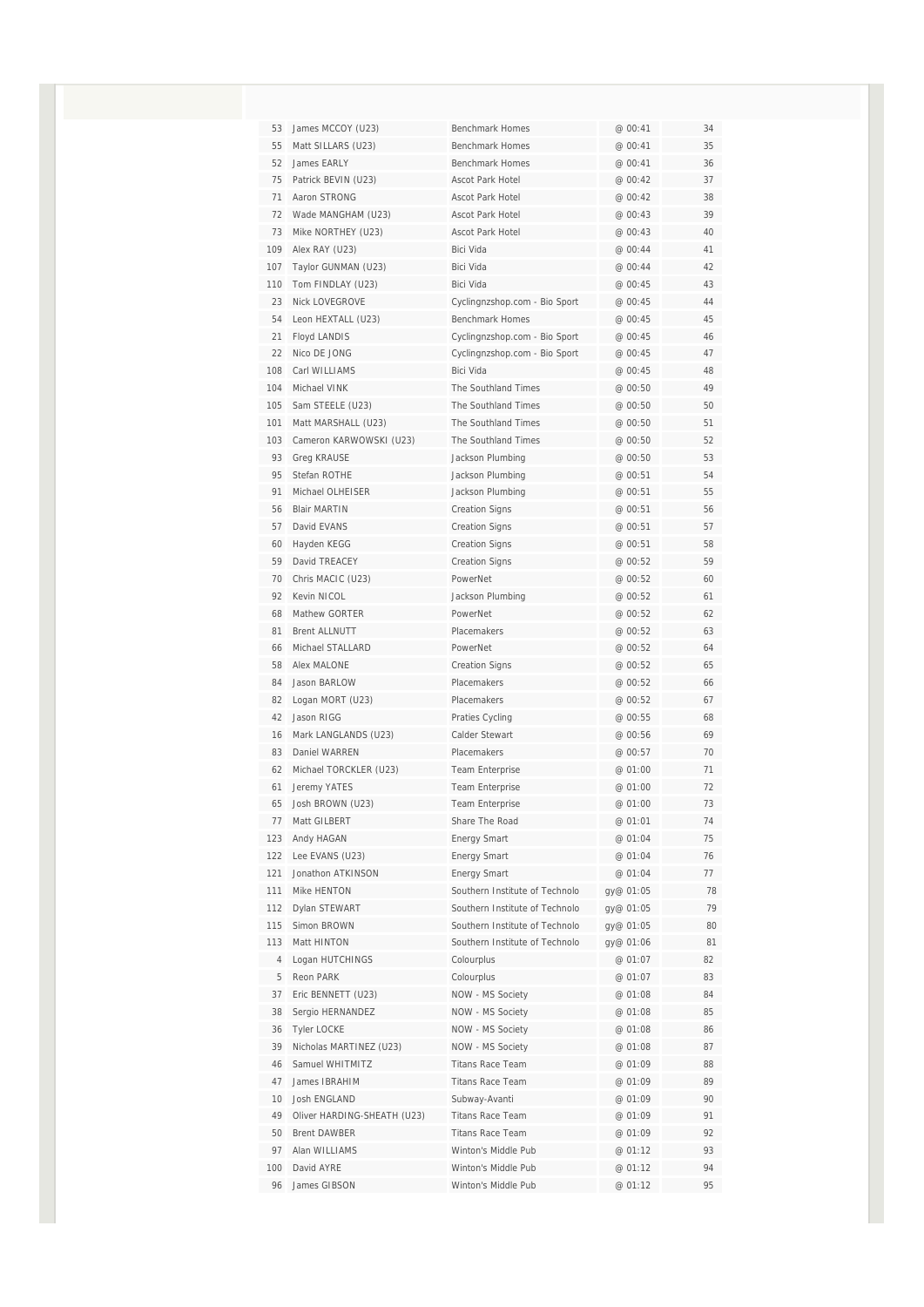| Web Design by Flatout | © 2009               | 125 | Johno GEE             | <b>Energy Smart</b>            | @ 01:14   | 96  |
|-----------------------|----------------------|-----|-----------------------|--------------------------------|-----------|-----|
|                       | Tour of<br>Southland | 85  | Logan CALDER          | Placemakers                    | @ 01:14   | 97  |
|                       |                      | 88  | Alex MCGREGOR (U23)   | Sycamore Print                 | @ 01:17   | 98  |
|                       |                      | 87  | Kieran HAMBROOK (U23) | Sycamore Print                 | @ 01:17   | 99  |
|                       |                      | 90  | Sheldon GORTER (U23)  | Sycamore Print                 | @ 01:17   | 100 |
|                       |                      | 44  | Joshua CHUGG          | Praties Cycling                | @ 01:21   | 101 |
|                       |                      | 120 | Simon CROOM           | South West Helicopters         | @ 01:24   | 102 |
|                       |                      | 117 | <b>Travis KANE</b>    | South West Helicopters         | @ 01:24   | 103 |
|                       |                      | 116 | Logan EDGAR (U23)     | South West Helicopters         | @ 01:24   | 104 |
|                       |                      | 119 | Lachlan SHANNON       | South West Helicopters         | @ 01:25   | 105 |
|                       |                      | 48  | Latham CROFT          | <b>Titans Race Team</b>        | @ 01:32   | 106 |
|                       |                      | 24  | Jeremy MEECH          | Cyclingnzshop.com - Bio Sport  | @ 01:34   | 107 |
|                       |                      | 25  | Jamie WHYTE           | Cyclingnzshop.com - Bio Sport  | @ 01:34   | 108 |
|                       |                      | 94  | Seth RUBIN            | Jackson Plumbing               | @ 01:43   | 109 |
|                       |                      | 124 | Chris KFNDALL         | <b>Energy Smart</b>            | @ 01:56   | 110 |
|                       |                      | 102 | Hamish PRESBURY (U23) | The Southland Times            | @ 02:02   | 111 |
|                       |                      | 89  | Rod WEINBERG          | Sycamore Print                 | @ 02:10   | 112 |
|                       |                      | 114 | <b>Dion NEEMS</b>     | Southern Institute of Technolo | gy@ 02:14 | 11  |
|                       |                      | 67  | Russell GILL (U23)    | PowerNet                       | @ 02:14   | 114 |
|                       |                      | 69  | Richard ROLLINSON     | PowerNet                       | @ 02:16   | 115 |
|                       |                      | 106 | <b>Scott WILDER</b>   | Bici Vida                      | @ 02:21   | 116 |
|                       |                      | 30  | Hamish BOND           | Zookeepers - Cycle Surgery     | @ 02:32   | 117 |
|                       |                      | 98  | Thomas HUBBARD (U23)  | Winton's Middle Pub            | @ 02:33   | 118 |
|                       |                      | 99  | Cory HODGSON          | Winton's Middle Pub            | @ 02:34   | 119 |
|                       |                      | 64  | Alasdair DEMPSEY      | <b>Team Enterprise</b>         | @ 02:38   | 120 |
|                       |                      | 63  | William ALEXANDER     | Team Enterprise                | @ 02:38   | 121 |
|                       |                      | 40  | Corey FARRELL (U23)   | NOW - MS Society               | @ 02:44   | 122 |
|                       |                      | 74  | Brad CARTER (U23)     | <b>Ascot Park Hotel</b>        | @ 02:46   | 123 |
|                       |                      | 118 | Andrew BALLANTYNE     | South West Helicopters         | @ 03:07   | 124 |
|                       |                      | 86  | Kevin O'DONNELL       | Sycamore Print                 | @ 06:50   | 125 |
|                       |                      |     |                       |                                |           |     |

and the state of the state of the

Live data provided by PowerNet Limited. Results data generated from SportCalc (www.sportcalc.co.nz)

### **PowerNet General Classification (After stage 1)**

| No. | <b>Rider Name</b>       | <b>Team Name</b>           | G <sub>C</sub><br><b>Time</b> | G C<br><b>Place</b> | <b>Bonus</b> | <b>Penalty</b> |
|-----|-------------------------|----------------------------|-------------------------------|---------------------|--------------|----------------|
|     |                         |                            |                               |                     |              |                |
| 2   | Marc RYAN               | Colourplus                 | 10:10                         | 1                   |              |                |
| 1   | Hayden ROULSTON         | Colourplus                 | <b>ST</b>                     | $\overline{2}$      |              |                |
| 3   | Jesse SERGENT (U23)     | Colourplus                 | <b>ST</b>                     | 3                   |              |                |
| 7   | Hayden GODFREY          | Subway-Avanti              | @ 00:12                       | 4                   |              |                |
| 9   | Joseph COOPER           | Subway-Avanti              | @ 00:12                       | 5                   |              |                |
| 6   | Gordon MCCAULFY         | Subway-Avanti              | @ 00:12                       | 6                   |              |                |
| 8   | Eric DROWER             | Subway-Avanti              | @ 00:12                       | $\overline{7}$      |              |                |
| 11  | Jeremy VENNELL          | <b>Bissell Pro Cycling</b> | @ 00:15                       | 8                   |              |                |
| 15  | Cody O'REILLY           | <b>Bissell Pro Cycling</b> | @ 00:15                       | 9                   |              |                |
| 12  | Peter LATHAM            | <b>Bissell Pro Cycling</b> | @ 00:15                       | 10                  |              |                |
| 13  | Ben JACQUES-MAYNES      | <b>Bissell Pro Cycling</b> | @ 00:15                       | 11                  |              |                |
| 29  | <b>Glen CHADWICK</b>    | Zookeepers - Cycle Surgery | @ 00:17                       | 12                  |              |                |
| 26  | <b>Heath BLACKGROVE</b> | Zookeepers - Cycle Surgery | @ 00:17                       | 13                  |              |                |
| 14  | Omer KEM                | <b>Bissell Pro Cycling</b> | @ 00:17                       | 14                  |              |                |
| 28  | Westley GOUGH (U23)     | Zookeepers - Cycle Surgery | @ 00:17                       | 15                  |              |                |
| 27  | Sam BEWLEY (U23)        | Zookeepers - Cycle Surgery | @ 00:17                       | 16                  |              |                |
| 31  | Robin REID              | <b>KIA Motors</b>          | @ 00:34                       | 17                  |              |                |
| 32  | <b>Justin KERR</b>      | <b>KIA Motors</b>          | @ 00:34                       | 18                  |              |                |
| 34  | Shem ROGER (U23)        | <b>KIA Motors</b>          | @ 00:34                       | 19                  |              |                |
| 33  | Karl MOORE              | <b>KIA Motors</b>          | @ 00:35                       | 20                  |              |                |
| 35  | George BENNETT (U23)    | <b>KIA Motors</b>          | @ 00:36                       | 21                  |              |                |
| 78  | Ryan WILLS (U23)        | Share The Road             | @ 00:36                       | 22                  |              |                |
| 80  | Jack BAUER              | Share The Road             | @ 00:37                       | 23                  |              |                |
| 76  | Karl MURRAY             | Share The Road             | @ 00:37                       | 24                  |              |                |
| 79  | Romain FONDARD          | Share The Road             | @ 00:37                       | 25                  |              |                |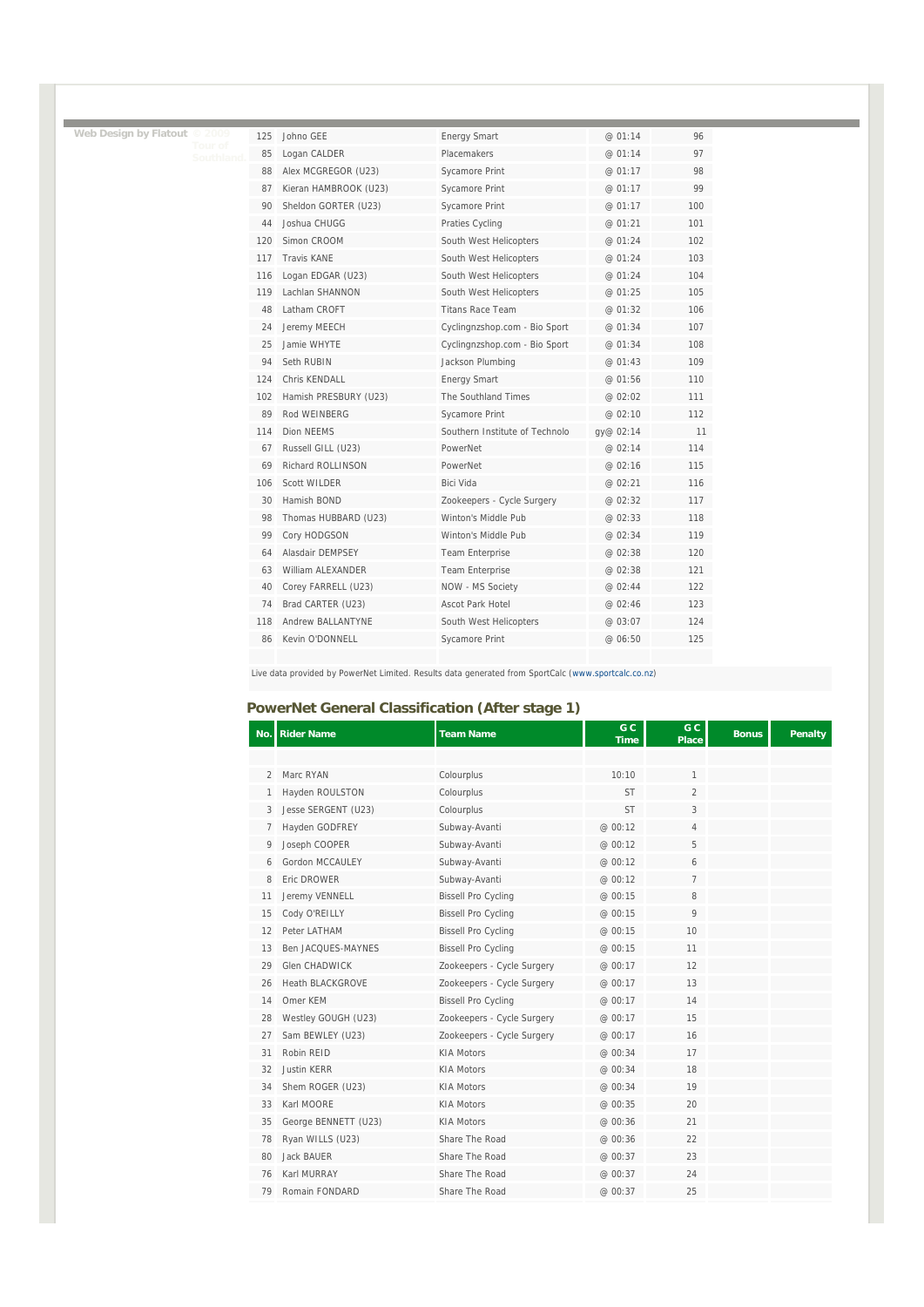| 18 <sup>1</sup> | <b>Brad HALL</b>        | Calder Stewart                 | @ 00:40   | 26 |  |
|-----------------|-------------------------|--------------------------------|-----------|----|--|
| 19              | Paul ODLIN              | Calder Stewart                 | @ 00:40   | 27 |  |
| 20              | Douglas REPACHOLI       | Calder Stewart                 | @ 00:40   | 28 |  |
| 41              | Kyle MARWOOD            | Praties Cycling                | @ 00:40   | 29 |  |
| 43              | Dylan NEWELL            | Praties Cycling                | @ 00:40   | 30 |  |
| 45              | Nathan EARL             | Praties Cycling                | @ 00:40   | 31 |  |
| 17              | <b>Ben KING</b>         | Calder Stewart                 | @ 00:41   | 32 |  |
| 51              | Daniel BARRY (U23)      | <b>Benchmark Homes</b>         | @ 00:41   | 33 |  |
| 53              | James MCCOY (U23)       | <b>Benchmark Homes</b>         | @ 00:41   | 34 |  |
| 55              | Matt SILLARS (U23)      | <b>Benchmark Homes</b>         | @ 00:41   | 35 |  |
| 52              | James EARLY             | <b>Benchmark Homes</b>         | @ 00:41   | 36 |  |
| 75              | Patrick BEVIN (U23)     | Ascot Park Hotel               | @ 00:42   | 37 |  |
| 71              | Aaron STRONG            | <b>Ascot Park Hotel</b>        | @ 00:42   | 38 |  |
| 72              | Wade MANGHAM (U23)      | Ascot Park Hotel               | @ 00:43   | 39 |  |
| 73              | Mike NORTHEY (U23)      | <b>Ascot Park Hotel</b>        | @ 00:43   | 40 |  |
| 109             | Alex RAY (U23)          | <b>Bici Vida</b>               | @ 00:44   | 41 |  |
| 107             | Taylor GUNMAN (U23)     | Bici Vida                      | @ 00:44   | 42 |  |
| 110             | Tom FINDLAY (U23)       | <b>Bici Vida</b>               | @ 00:45   | 43 |  |
| 23              | Nick LOVEGROVE          | Cyclingnzshop.com - Bio Sport  | @ 00:45   | 44 |  |
| 54              | Leon HEXTALL (U23)      | <b>Benchmark Homes</b>         | @ 00:45   | 45 |  |
| 21              | Floyd LANDIS            | Cyclingnzshop.com - Bio Sport  | @ 00:45   | 46 |  |
| 22              | Nico DF JONG            | Cyclingnzshop.com - Bio Sport  | @ 00:45   | 47 |  |
| 108             | Carl WILLIAMS           | Bici Vida                      | @ 00:45   | 48 |  |
| 104             | Michael VINK            | The Southland Times            | @ 00:50   | 49 |  |
| 105             | Sam STEELE (U23)        | The Southland Times            | @ 00:50   | 50 |  |
| 101             | Matt MARSHALL (U23)     | The Southland Times            | @ 00:50   | 51 |  |
| 103             | Cameron KARWOWSKI (U23) | The Southland Times            | @ 00:50   | 52 |  |
| 93              | <b>Greg KRAUSE</b>      | Jackson Plumbing               | @ 00:50   | 53 |  |
| 95              | Stefan ROTHE            | Jackson Plumbing               | @ 00:51   | 54 |  |
| 91              | Michael OLHEISER        | Jackson Plumbing               | @ 00:51   | 55 |  |
| 56              | <b>Blair MARTIN</b>     | <b>Creation Signs</b>          | @ 00:51   | 56 |  |
| 57              | David EVANS             | <b>Creation Signs</b>          | @ 00:51   | 57 |  |
| 60              | Hayden KEGG             | <b>Creation Signs</b>          | @ 00:51   | 58 |  |
| 59              | David TREACEY           | <b>Creation Signs</b>          | @ 00:52   | 59 |  |
| 70              | Chris MACIC (U23)       | PowerNet                       | @ 00:52   | 60 |  |
| 92              | Kevin NICOL             | Jackson Plumbing               | @ 00:52   | 61 |  |
| 68              | Mathew GORTER           | PowerNet                       | @ 00:52   | 62 |  |
| 81              | <b>Brent ALLNUTT</b>    | Placemakers                    | @ 00:52   | 63 |  |
| 66              | Michael STALLARD        | PowerNet                       | @ 00:52   | 64 |  |
| 58              | Alex MALONE             | Creation Signs                 | @ 00:52   | 65 |  |
| 84              | Jason BARLOW            | Placemakers                    | @ 00:52   | 66 |  |
| 82              | Logan MORT (U23)        | Placemakers                    | @ 00:52   | 67 |  |
| 42              | Jason RIGG              | Praties Cycling                | @ 00:55   | 68 |  |
| 16              | Mark LANGLANDS (U23)    | Calder Stewart                 | @ 00:56   | 69 |  |
| 83              | Daniel WARREN           | Placemakers                    | @ 00:57   | 70 |  |
| 62              | Michael TORCKLER (U23)  | <b>Team Enterprise</b>         | @ 01:00   | 71 |  |
| 61              | Jeremy YATES            | Team Enterprise                | @ 01:00   | 72 |  |
| 65              | Josh BROWN (U23)        | Team Enterprise                | @ 01:00   | 73 |  |
| 77              | Matt GILBERT            | Share The Road                 | @ 01:01   | 74 |  |
| 123             | Andy HAGAN              | <b>Energy Smart</b>            | @ 01:04   | 75 |  |
| 122             | Lee EVANS (U23)         | <b>Energy Smart</b>            | @ 01:04   | 76 |  |
| 121             | Jonathon ATKINSON       | <b>Energy Smart</b>            | @ 01:04   | 77 |  |
| 111             | Mike HENTON             | Southern Institute of Technolo | gy@ 01:05 | 78 |  |
| 112             | Dylan STEWART           | Southern Institute of Technolo | gy@ 01:05 | 79 |  |
| 115             | Simon BROWN             | Southern Institute of Technolo | gy@ 01:05 | 80 |  |
| 113             | Matt HINTON             | Southern Institute of Technolo | gy@ 01:06 | 81 |  |
| 4               | Logan HUTCHINGS         | Colourplus                     | @ 01:07   | 82 |  |
| 5               | Reon PARK               | Colourplus                     | @ 01:07   | 83 |  |
| 37              | Eric BENNETT (U23)      | NOW - MS Society               | @ 01:08   | 84 |  |
|                 |                         |                                |           |    |  |
| 38              | Sergio HERNANDEZ        | NOW - MS Society               | @ 01:08   | 85 |  |
| 36              | <b>Tyler LOCKE</b>      | NOW - MS Society               | @ 01:08   | 86 |  |

Home | Sponsors | Course Information |<br>Commentary and Results | Tour Teams |<br>Classification Info | Tour Riders | Tour<br>Competitions | Tour Media | Schools |<br>Race Manual and Booklet | Officials |<br>Tour Gallery | Tour Links |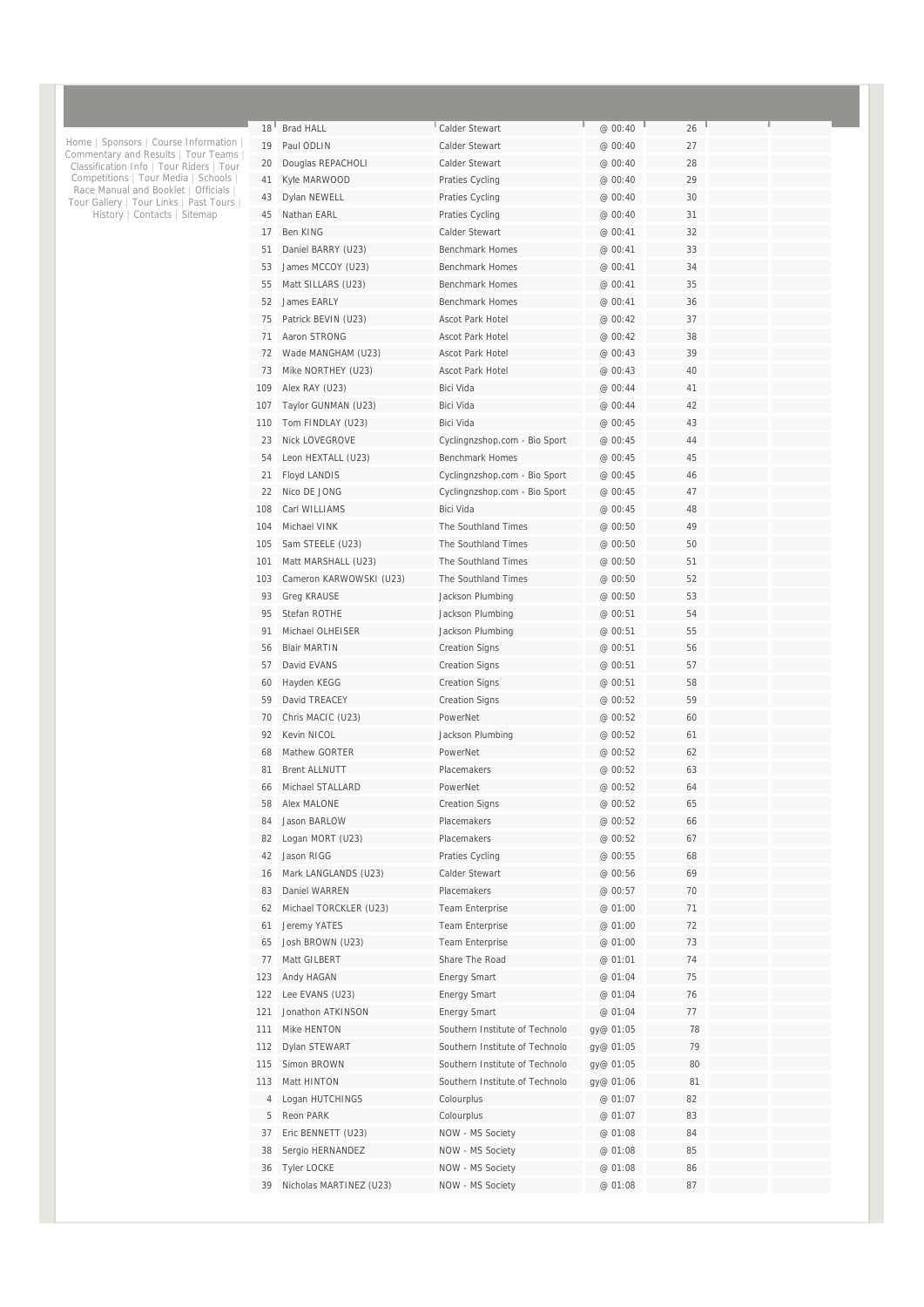| 46  | Samuel WHITMITZ             | <b>Titans Race Team</b>        | @ 01:09   | 88  |   |  |
|-----|-----------------------------|--------------------------------|-----------|-----|---|--|
| 47  | James IBRAHIM               | <b>Titans Race Team</b>        | @ 01:09   | 89  |   |  |
| 10  | <b>Josh ENGLAND</b>         | Subway-Avanti                  | @ 01:09   | 90  |   |  |
| 49  | Oliver HARDING-SHEATH (U23) | <b>Titans Race Team</b>        | @ 01:09   | 91  |   |  |
| 50  | <b>Brent DAWBER</b>         | <b>Titans Race Team</b>        | @ 01:09   | 92  |   |  |
| 97  | Alan WILLIAMS               | Winton's Middle Pub            | @ 01:12   | 93  |   |  |
| 100 | David AYRE                  | Winton's Middle Pub            | @ 01:12   | 94  |   |  |
| 96  | James GIBSON                | Winton's Middle Pub            | @ 01:12   | 95  |   |  |
| 125 | Johno GEE                   | <b>Energy Smart</b>            | @ 01:14   | 96  |   |  |
| 85  | Logan CALDER                | <b>Placemakers</b>             | @ 01:14   | 97  |   |  |
| 88  | Alex MCGREGOR (U23)         | Sycamore Print                 | @ 01:17   | 98  |   |  |
| 87  | Kieran HAMBROOK (U23)       | Sycamore Print                 | @01:17    | 99  |   |  |
| 90  | Sheldon GORTER (U23)        | Sycamore Print                 | @ 01:17   | 100 |   |  |
| 44  | Joshua CHUGG                | Praties Cycling                | @ 01:21   | 101 |   |  |
| 120 | Simon CROOM                 | South West Helicopters         | @ 01:24   | 102 |   |  |
| 117 | <b>Travis KANE</b>          | South West Helicopters         | @ 01:24   | 103 |   |  |
| 116 | Logan EDGAR (U23)           | South West Helicopters         | @ 01:24   | 104 |   |  |
| 119 | Lachlan SHANNON             | South West Helicopters         | @ 01:25   | 105 |   |  |
| 48  | Latham CROFT                | <b>Titans Race Team</b>        | @ 01:32   | 106 |   |  |
| 24  | Jeremy MEECH                | Cyclingnzshop.com - Bio Sport  | @ 01:34   | 107 |   |  |
| 25  | Jamie WHYTE                 | Cyclingnzshop.com - Bio Sport  | @ 01:34   | 108 |   |  |
| 94  | Seth RUBIN                  | Jackson Plumbing               | @ 01:43   | 109 |   |  |
| 124 | Chris KFNDALL               | <b>Energy Smart</b>            | @ 01:56   | 110 |   |  |
| 102 | Hamish PRESBURY (U23)       | The Southland Times            | @ 02:02   | 111 |   |  |
| 89  | Rod WFINBERG                | <b>Sycamore Print</b>          | @ 02:10   | 112 |   |  |
| 114 | Dion NEEMS                  | Southern Institute of Technolo | qy@ 02:14 | 11  | 3 |  |
| 67  | Russell GILL (U23)          | PowerNet                       | @ 02:14   | 114 |   |  |
| 69  | Richard ROLLINSON           | PowerNet                       | @ 02:16   | 115 |   |  |
| 106 | <b>Scott WILDER</b>         | <b>Bici Vida</b>               | @ 02:21   | 116 |   |  |
| 30  | Hamish BOND                 | Zookeepers - Cycle Surgery     | @ 02:32   | 117 |   |  |
| 98  | Thomas HUBBARD (U23)        | Winton's Middle Pub            | @ 02:33   | 118 |   |  |
| 99  | Cory HODGSON                | Winton's Middle Pub            | @ 02:34   | 119 |   |  |
| 64  | Alasdair DEMPSEY            | <b>Team Enterprise</b>         | @ 02:38   | 120 |   |  |
| 63  | William ALEXANDER           | <b>Team Enterprise</b>         | @ 02:38   | 121 |   |  |
| 40  | Corey FARRELL (U23)         | NOW - MS Society               | @ 02:44   | 122 |   |  |
| 74  | Brad CARTER (U23)           | Ascot Park Hotel               | @ 02:46   | 123 |   |  |
| 118 | <b>Andrew BALLANTYNE</b>    | South West Helicopters         | @ 03:07   | 124 |   |  |
| 86  | Kevin O'DONNELL             | Sycamore Print                 | @ 06:50   | 125 |   |  |
|     |                             |                                |           |     |   |  |

Live data provided by PowerNet Limited. Results data generated from SportCalc (www.sportcalc.co.nz)

### **Teams Classification (After stage 1)**

**Sponsored by WENSLEY'S AVANTI PLUS, INVERCARGILL** 

| <b>Team Name</b>              | <b>GC Time</b> |
|-------------------------------|----------------|
|                               |                |
| Colourplus                    | 30:30          |
| Subway-Avanti                 | @ 00:36        |
| <b>Bissell Pro Cycling</b>    | @ 00:45        |
| Zookeepers - Cycle Surgery    | @ 00:51        |
| <b>KIA Motors</b>             | @ 01:42        |
| Share The Road                | @ 01:50        |
| Calder Stewart                | @ 02:00        |
| Praties Cycling               | @ 02:00        |
| <b>Benchmark Homes</b>        | @ 02:03        |
| <b>Ascot Park Hotel</b>       | @ 02:07        |
| Bici Vida                     | @ 02:13        |
| Cyclingnzshop.com - Bio Sport | @ 02:15        |
| The Southland Times           | @ 02:30        |
| Jackson Plumbing              | @ 02:32        |
| <b>Creation Signs</b>         | @ 02:33        |
| PowerNet                      | @ 02:36        |
|                               |                |